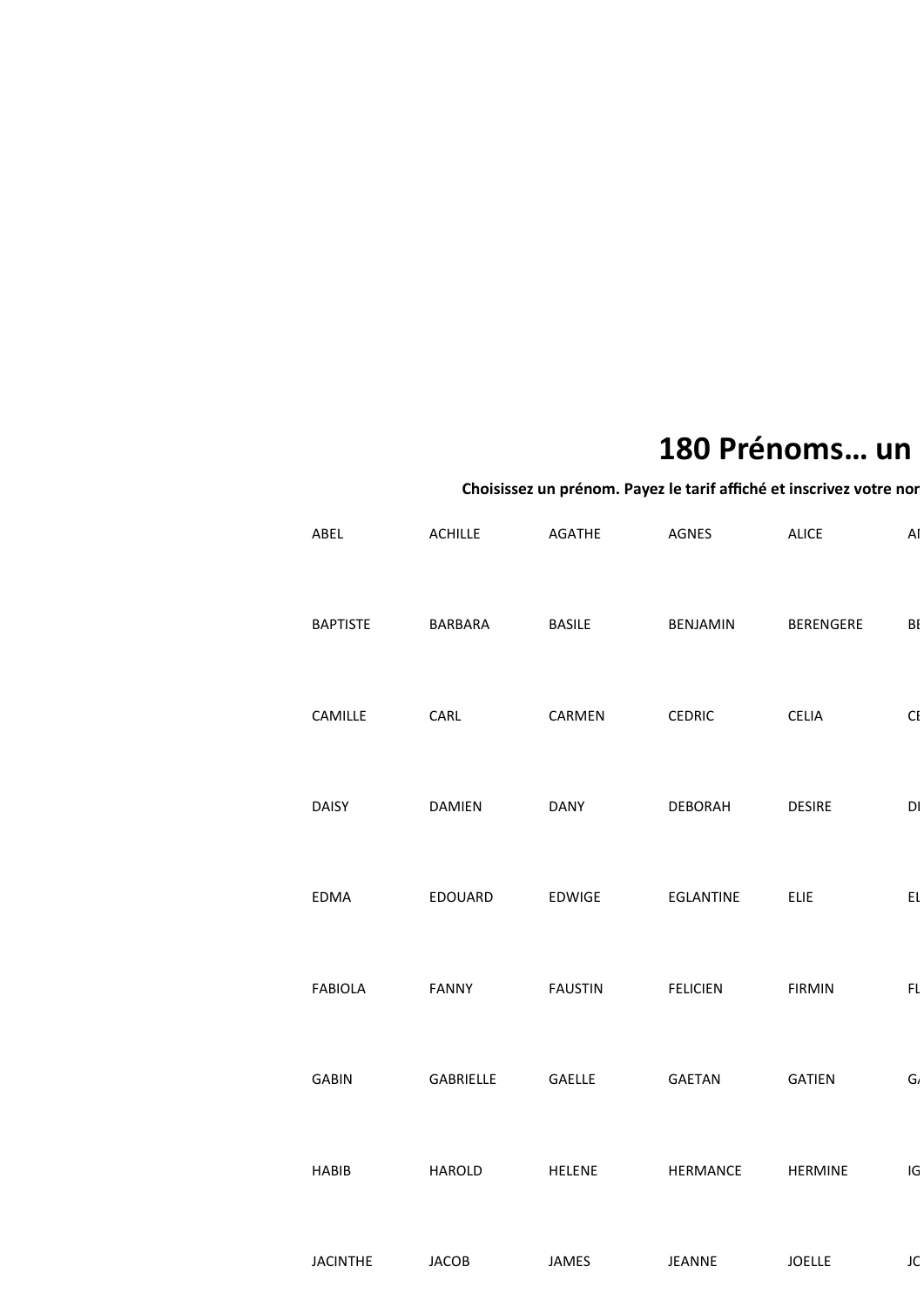## **… un seul est le bon!**

## nom dans la case. Si le prénom choisi est le bon, vous gagnez!

| <b>AMAURY</b>    | <b>ARTHUR</b>    | <b>AUDREY</b>   | <b>AURORE</b>  | AYMERIC          |
|------------------|------------------|-----------------|----------------|------------------|
| <b>BETTINA</b>   | <b>BLAISE</b>    | <b>BLANCHE</b>  | <b>BRICE</b>   | <b>BRUNO</b>     |
| <b>CELINE</b>    | COLOMBE          | CÔME            | CONSTANCE      | <b>CYPRIEN</b>   |
| <b>DIANE</b>     | <b>DIDIER</b>    | <b>DONALD</b>   | <b>DORA</b>    | <b>DOROTHEE</b>  |
| <b>ELISABETH</b> | <b>EMELINE</b>   | <b>ENRIQUE</b>  | ERWAN          | <b>EUGENE</b>    |
| <b>FLAVIEN</b>   | <b>FLEUR</b>     | France          | <b>FRIDA</b>   | <b>FULBERT</b>   |
| <b>GAUTIER</b>   | <b>GENEVIEVE</b> | <b>GERTRUDE</b> | <b>GONTRAN</b> | <b>GWENAELLE</b> |
| <b>IGOR</b>      | <b>INES</b>      | <b>INGRID</b>   | <b>ISIDORE</b> | <b>IVAN</b>      |
| <b>JOHANNE</b>   | <b>JORIS</b>     | <b>JOSEELIN</b> | <b>JULES</b>   | <b>JUSTINE</b>   |

https://lesideesdusamedi.fr https://lesideesdusamedi.fr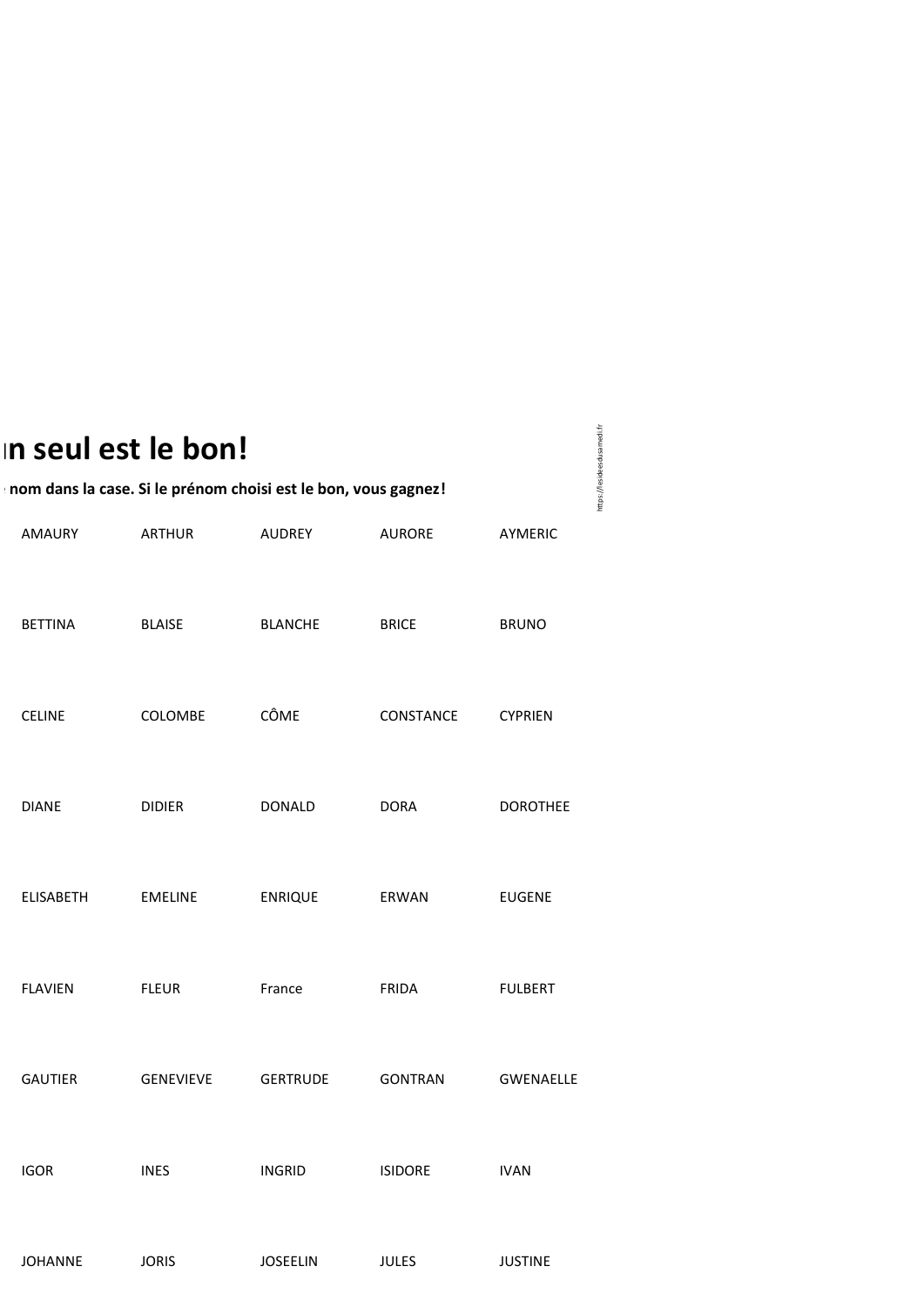| <b>KAREN</b>   | <b>KATEL</b>   | <b>KATIA</b>  | <b>KEVIN</b>    | LAETITIA        | $\mathsf{L}\mathsf{L}$ |
|----------------|----------------|---------------|-----------------|-----------------|------------------------|
| MAELLE         | MALO           | MANOEL        | MARCEAU         | MARIANNE        | ${\sf M}$              |
| <b>OCTAVE</b>  | <b>OLGA</b>    | OMBELINE      | <b>OSCAR</b>    | OSWALD          | P/                     |
| PEGGY          | PERNELLE       | PETER         | <b>PIERRICK</b> | PRISCILLA       | PI                     |
| RAPHAEL        | REBECCA        | <b>REGIS</b>  | REJANE          | REMI            | RI                     |
| <b>ROSE</b>    | <b>RUDY</b>    | SABRINA       | SALOME          | SAMSON          | $\mathsf{S}/\!\!$      |
| SIMEON         | SOIZIC         | SOLINE        | SONIA           | <b>STELLA</b>   | Sl                     |
| <b>URBAIN</b>  | <b>URSULE</b>  | VALERE        | VIANNEY         | <b>VICTOIRE</b> | VI                     |
| <b>VINDANA</b> | <b>VIVIANE</b> | <b>VIVIEN</b> | WILLY           | <b>XAVIER</b>   | Y/                     |